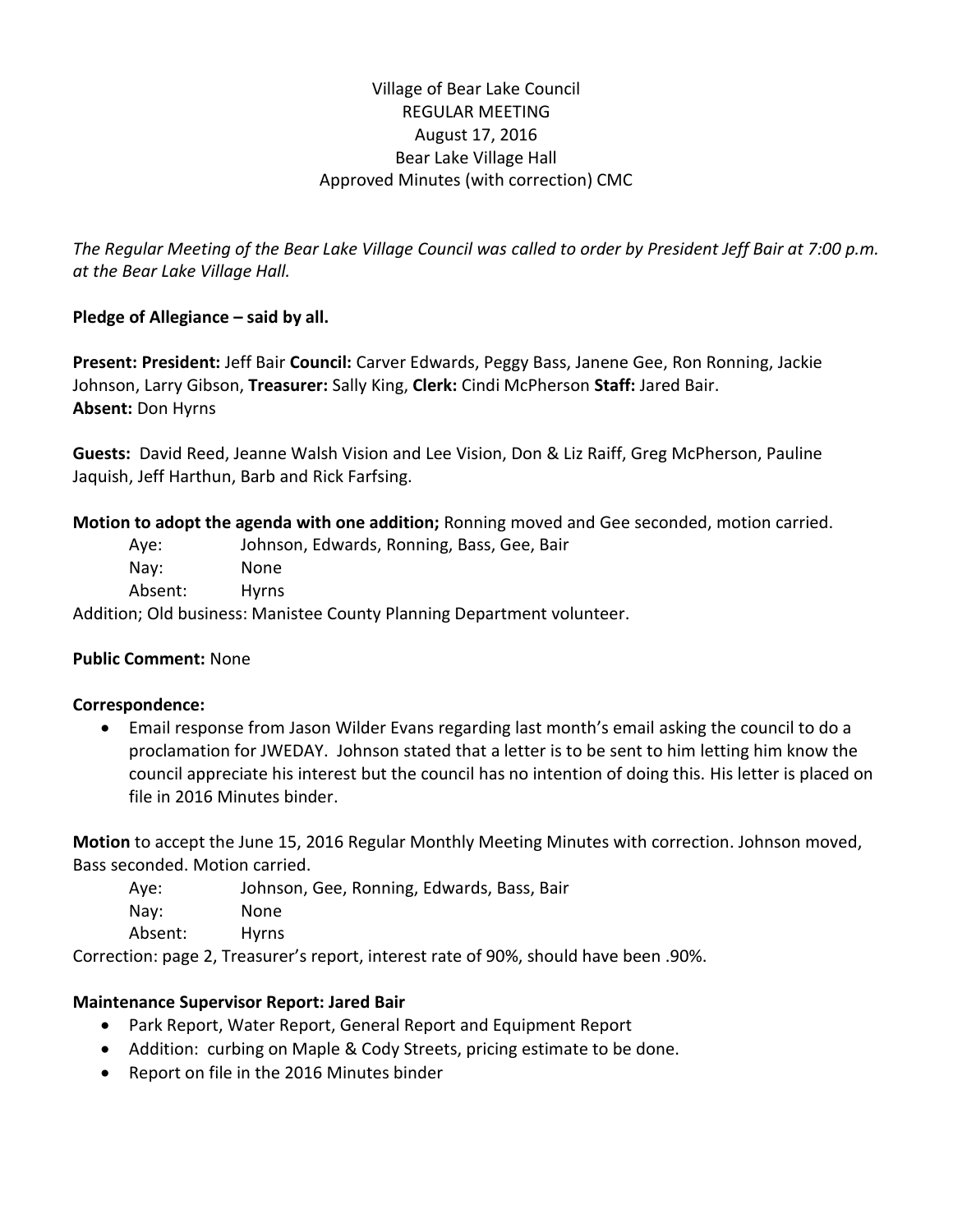## **Treasurer's Report:**

**Treasurer's report** read by King and placed on file in the 2016 Minutes binder.

| <b>FUND NAME</b>            | <b>GRAND TOTAL</b> |                                         |
|-----------------------------|--------------------|-----------------------------------------|
| <b>Equipment Fund</b>       | 3,364.20           |                                         |
| Savings - Honor Bank- Equip | 25,988.82          |                                         |
| <b>Minor Street Fund</b>    | 21,450.19          |                                         |
| <b>Major Street Fund</b>    | 38,536.71          |                                         |
| <b>Park Fund</b>            | 28,114.97          |                                         |
| CD - Honor Bank - Park      | 32,746.12          |                                         |
| <b>Water Fund</b>           | 18,225.80          |                                         |
| MMA - water                 |                    | 10,031.32 (Formerly Huntington Account) |
| <b>General Fund</b>         | 9,276.36           |                                         |
|                             |                    |                                         |

- **Motion** to accept the Treasurer's Report, moved by Ronning, Johnson seconded Motion carried.
	- Aye: Johnson, Edwards, Ronning, Bass, Gee, Bair
	- Nay: None Absent: Hyrns

#### **Bills to be paid as presented –** Bass moved, Gee seconded, motion carried.

| Ave:            | Johnson, Edwards, Ronning, Bass, Gee, Bair                                                                                                                                                                                                            |
|-----------------|-------------------------------------------------------------------------------------------------------------------------------------------------------------------------------------------------------------------------------------------------------|
| $\textsf{Nay}:$ | None                                                                                                                                                                                                                                                  |
| Absent:         | <b>Hyrns</b>                                                                                                                                                                                                                                          |
|                 | $\mathcal{L}(\mathcal{L}(\mathbf{C}^{\mathsf{H}})^{-1}$ , and the contract of the contract of the contract of the contract of the contract of the contract of the contract of the contract of the contract of the contract of the contract of the con |

List of "Bills to be Paid" is found at the end of this report.

## **Reimbursement to the General Fund:**

|                                                 | Major Street 6/01/2016-6/30/2016 | \$00.00  |  |  |  |  |
|-------------------------------------------------|----------------------------------|----------|--|--|--|--|
|                                                 | Minor Street 6/01/2016-6/30/2016 | \$00.00  |  |  |  |  |
| Park Fund                                       | 6/01/2016-6/30/2016              | \$922.00 |  |  |  |  |
| Water Fund                                      | 6/01/2016-6/30/2016              | \$462.00 |  |  |  |  |
| $Total to transform to Conoral Fund-ct1.294.00$ |                                  |          |  |  |  |  |

Total to transfer to General Fund=\$1,384.00

## **COMMITTEE REPORTS:**

**Park:** 

- Jeff Bair reported that sales (at \$34.500.00) for campground are up for the year.
- **Trees:** 
	- No report

## **Streets:**

• No report

## **Water**:

- Water Review Board meeting on August 3 from 4p-7p, complete report on file in 2016 Minutes binder.
	- $\circ$  Bella Vista will have an increase of 20-25%. New rates will be discussed at later date when village residents rates increase.
	- o Krista LeAnn's Studio of Hair and Frank & Shannon Reed, recommendation to be assessed .75 REU's per apartment & 1 REU for commercial space. To begin with second quarter (April 2016), no increase in fourth quarter. New rates will be discussed at later date when village resident's rates increase.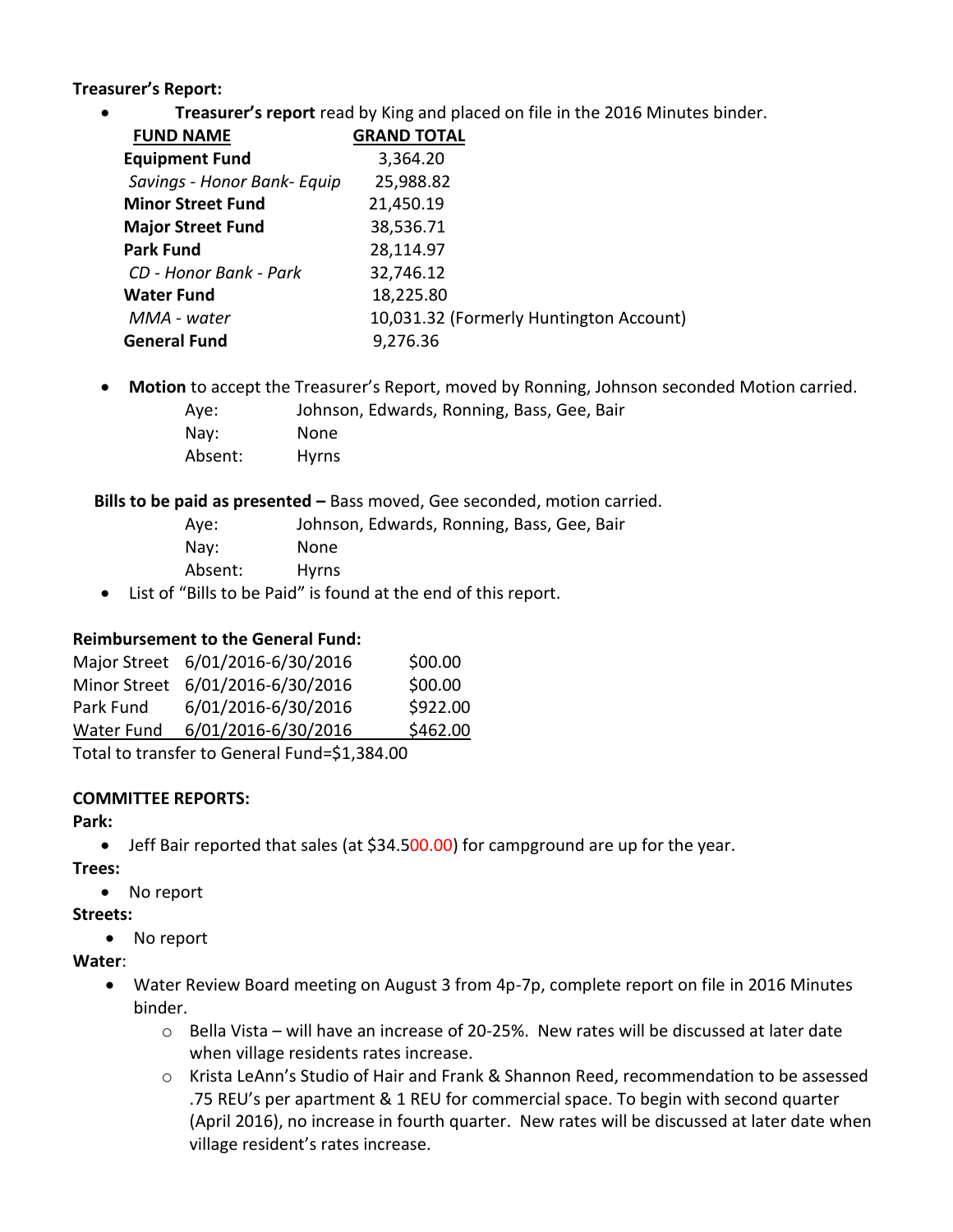- **Motion** to accept the Water Review Board report, moved by Gee, seconded by Bass, motion carried.
	- Aye: Johnson, Edwards, Ronning, Gee, Bass, Bair Nay: None Absent: Hyrns
- Jared Bair reported on well generator oxygen sensor needed replacement, \$800
- Jeff Bair reported that the Water Project is on hold. A petition against the Water Project was delivered to the clerk. A vote cannot be put on November ballot due to deadlines. May be possible to do a special election.

# **Equipment:**

- Jared Bair reported that the street sweeper broke today. Approx. \$1,000 to fix.
- **Sidewalks:** Jeff Bair reported one residents still owes for sidewalk replacement.

**Museum:** Jeff Harthun reported the museum is open on Saturdays 1-4p through September 2016. They are taking donations. Looking at doing fund raiser. Harthun mention a concern regarding a roof leak over bathroom. Jeff Bair will have this looked at. They would also like to add window locks. Approval to go ahead with window locks . Their Annual Meeting is September 13, 2016 at 7pm at the Museum. Harthun mentioned he will still paint in fall of 2016 or Spring 2017, power wash & glaze windows also. Village to get a price on steeple repair. Johnson suggested getting a construction engineer.

# **Blight/CABA**:

- Report from Blight Enforcement Officer, Larry Gibson. Full report on file in 2016 Minutes binder.
	- o Blight report over view.
		- **Housekeeping items of: email, cell phone**
		- Attended meeting with attorney Jocks
		- Informal contact was made with two property owners, good results with one.
		- An additional property is waiting for response from owner.
		- **Starting a file on third property.**

#### **CABA – no report. Planning Commission:**

- Barb Farfsing reported on the following items:
	- o Garage Sale/yard Sale Ordinance
	- o Kayak/canoe site
	- o Flower gardens & project
	- o Winter projects
		- Hopkins Park upgrades
		- Fishing & boat cleaning station
	- o Realignment of campsites.
	- o The need for more affordable housing & zoning ordinances
	- o Blight project

## **OLD BUSINESS:**

- Signage for Village Hall. Guest, Lee Vision is working on a design, looking into students at area schools to help out when they are back to school.
- Manistee County Planning Department volunteer, there was an village resident interested, Dendra Best, Council approved her and McPherson will contact her to let her know. McPherson will also let Manistee County Planning Department know our new volunteer.